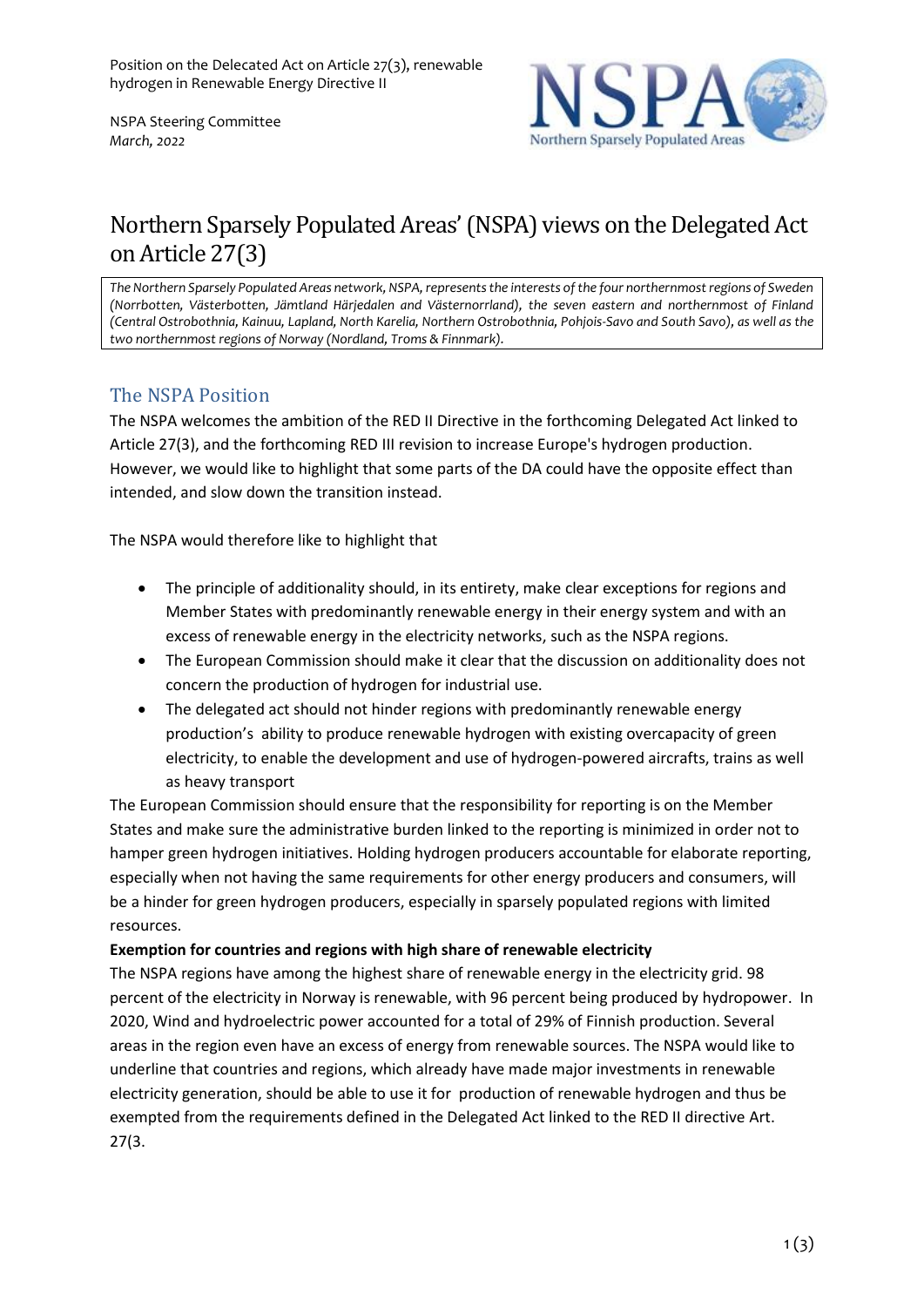Position on the Delecated Act on Article 27(3), renewable hydrogen in Renewable Energy Directive II

NSPA Steering Committee *March, 2022*



RED II directive Art. 27(3) provides that renewable production of *renewable liquid and gas fuels of non-biological origin* (e.g. hydrogen) can be produced from energy from a direct connection facility or taken from the energy network. The DA of the Directive should also continue to make it possible to classify hydrogen from electricity generation from installations older than 24 months as renewable in regions with a high share of renewable energy. The DA should not cause an unreasonable burden on the energy intensive industry, risking discouraging investment in hydrogen production in Europe.

### **Hydrogen for large-scale industrial application**

Major industrial projects in the NSPA regions use hydrogen from renewable energy sources in the production of fossil free goods such as steel. In order for these to be able to contribute to the green transition with great climate benefits for the entire EU, it is necessary to clarify that the regulations put forward in the delegated act according to Art. 27(3) will not concern industrial applications of hydrogen production, now nor in the future.

Industrial application of hydrogen technology entails great needs but also a significant climate benefit that must be taken into account and cannot fall under the same regulations as renewable energy for the transport sector. The regions in the NSPA are now receiving major investments in green industry, which will play a crucial role in Europe's ability to succeed with the green transition. The NSPA regions are now getting ready for the planned investments, in which a large part will be invested in technology development and hydrogen production capacity in industrial application. For example, investments in carbon-free steel in northern Sweden will reduce Sweden's total CO<sub>2</sub> emissions by 10%, in a market-driven transition, by using green hydrogen produced in the region using renewable electricity from water, wind and solar power. In North Norway, the steel producer Celsa is planning to establish a green hydrogen value chain to produce one of Europe's most climate friendly reinforcing steel, replacing the fossil energy used today. In Finland, the use of hydrogen as a reducing agent and energy source in steel production offers a significant application for using hydrogen (more than 100,000 tonnes) and potential for reducing CO2 emissions (-4 million tonnes, about 7% of national emissions).

The NSPA stresses that the Delegated Act should make it clear that the regulations apply only to renewable energy for the transport sector, which is the mandate given by Directive 2018/2001 (REDII) Art. 27(3).

### **Hydrogen for the transport sector**

Green hydrogen is expected to play a significant role for the transport infrastructure in the Northern Sparsely Populated Areas, which is characterised by large regions, a sparse population and long distances to the market. Already today, the regions, municipalities and private actors are investing in infrastructure and R&D projects which will enable hydrogen-powered aircrafts, trains and heavy transport. The existing renewable energy production in the NSPA thus constitutes an important